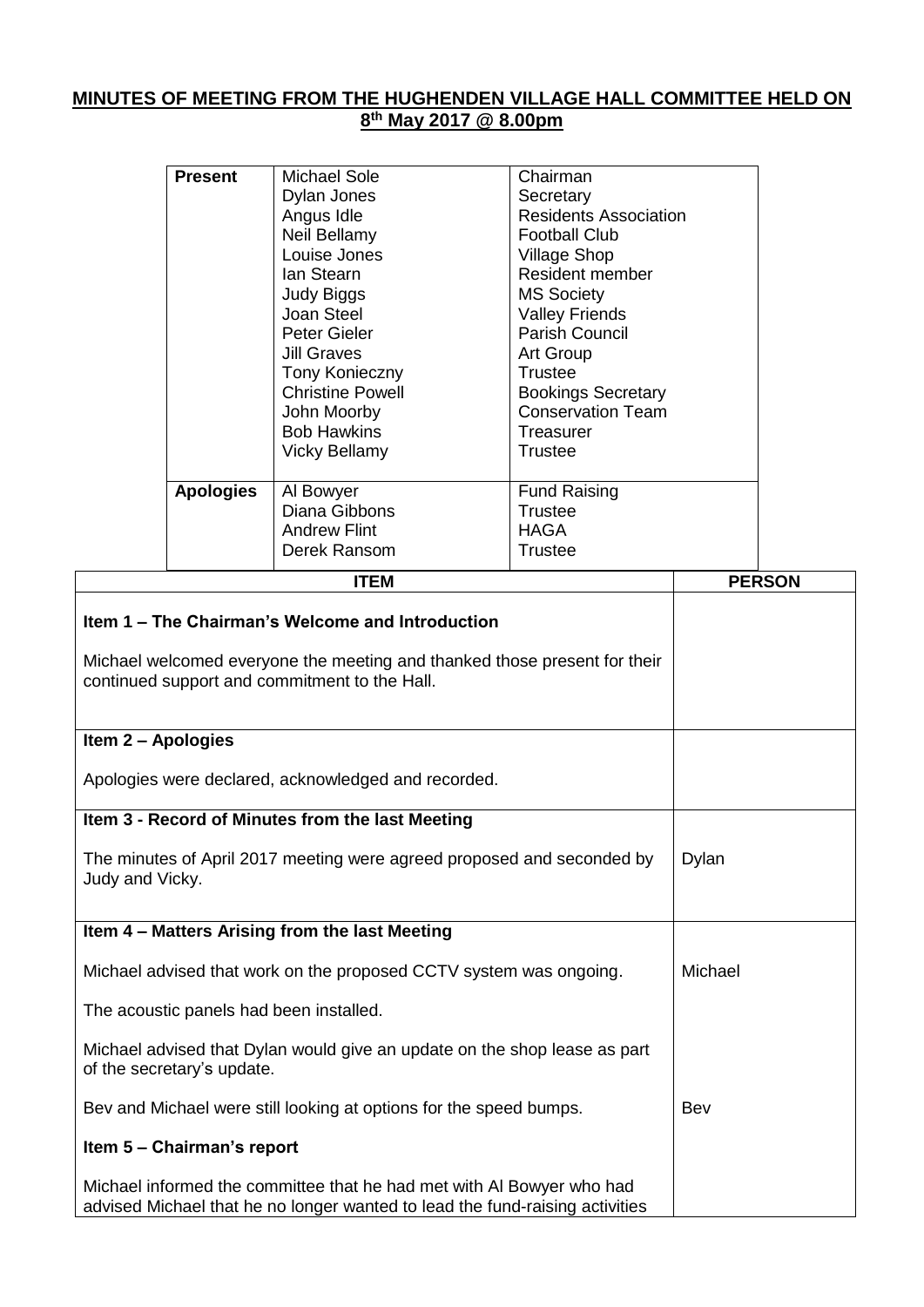| for the Hall. He no longer believed he had the time to commit to leading the<br>fund raising, although he was still committed to assisting with it, especially<br>with the routine annual events,                                                                                                                                                                                        |            |
|------------------------------------------------------------------------------------------------------------------------------------------------------------------------------------------------------------------------------------------------------------------------------------------------------------------------------------------------------------------------------------------|------------|
| Michael was pleased to announce that Vicky Bellamy has agreed to be<br>responsible for fund raising and report to the committee.                                                                                                                                                                                                                                                         |            |
| An update on the search for a Chairman to lead next year's Village Day had<br>not resulted in any volunteers. Therefore, Michael agreed to lead the<br>planning for the next on the Village Day on 14 <sup>th</sup> July 2018. Michael advised<br>that the first planning meeting would be very soon.                                                                                    | Michael    |
| <b>Item 6 - Treasurers Report</b>                                                                                                                                                                                                                                                                                                                                                        |            |
| As the finance report had been emailed to members prior to the meeting,<br>Bob just highlighted some details for the previous months spend.<br>Bob advised that they had received a discount on the Grundons refuse<br>collection renewal. The new invoice would be sent to the shop as they are<br>able to claim the VAT.                                                               |            |
| Bob also advised that he would attempt to apply for an increased discount<br>on the building rates. Wycombe District Council had only applied the Charity<br>discount to the rates when in previous years we had received additional<br>discounts,                                                                                                                                       | <b>Bob</b> |
| Bob was also planning to arrange a meeting to discuss the tariff for 2018 as<br>soon as possible,                                                                                                                                                                                                                                                                                        |            |
| Item 7 – Secretary's Report                                                                                                                                                                                                                                                                                                                                                              |            |
| Dylan advised that the shop contract draft was now with the shop committee<br>for their feedback.                                                                                                                                                                                                                                                                                        |            |
| The Land registry merge of the Hall and Field had now been completed. This<br>meant that the issue of access to the car park was no longer an issue and<br>we could now move forward with the football club lease.                                                                                                                                                                       |            |
| The Hopkins estate had agreed to meet and discuss the proposed changes<br>to the Covenant requested by the Trustees. Several attempts have been<br>made to agree a date for the meeting but no meeting has been arranged yet.                                                                                                                                                            |            |
| The Trustees have met to discuss the proposed parking put forward by the<br>sports committee in support of the MUGA business plan. The Trustees<br>listened to feedback provided by the Committee members and were<br>unanimous that the proposed parking was not supported by the Hall.                                                                                                 |            |
| The Trustees noted that regardless of the MUGA, the Hall had a parking<br>issue that needed addressing and agreed to focus time and effort to try and<br>find a resolution.                                                                                                                                                                                                              |            |
| Dylan advised that he had met with David Sharman of the Fields in Trust to<br>discuss the merging of the charities. The feedback from the Trust was that<br>they were in support off the merger. They still had the Hall Trustees down as<br>the management team and this would bring it back in line with the<br>documented arrangements. The Trust would like the Trustees to agree to |            |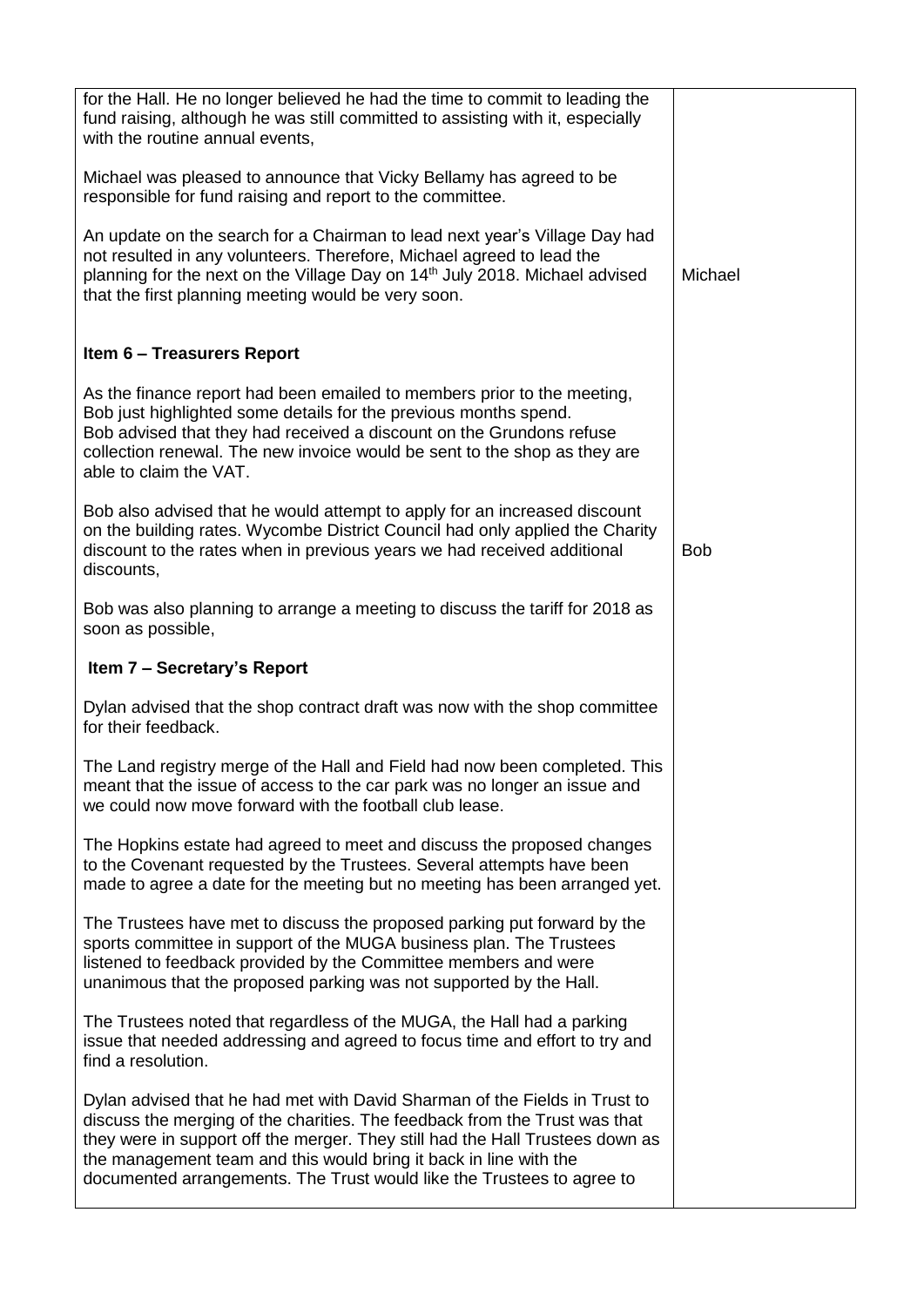| resign the deed committing the field to the Trust under the new name. This<br>would replace the 1950 Covenant.                                                                                                                                                                  |           |
|---------------------------------------------------------------------------------------------------------------------------------------------------------------------------------------------------------------------------------------------------------------------------------|-----------|
| Dylan advised they also discussed the proposed MUGA and whether this<br>would be something the Trust would support. The Trust would need to see<br>the plans but the MUGA would be something the Trust would consider if it<br>was open to the community to use.                |           |
| Item 8 - Maintenance Report                                                                                                                                                                                                                                                     |           |
| Michael gave a quick update on outstanding maintenance work:                                                                                                                                                                                                                    |           |
| Internal Doors – Installation is delayed and will take place during the summer<br>pre school break.                                                                                                                                                                             |           |
| Crack in kitchen worktop completed                                                                                                                                                                                                                                              |           |
| Garage roof – Dylan is awaiting pictures from Bev to complete the insurance<br>claim.                                                                                                                                                                                           |           |
| Hand rail - Completed                                                                                                                                                                                                                                                           |           |
| Item 9 - Booking Secretary's Report                                                                                                                                                                                                                                             |           |
|                                                                                                                                                                                                                                                                                 |           |
| Christine advised that Defib training had taken place and that there would be<br>more training planned for the Committee in July/Aug.                                                                                                                                           |           |
| The new Defib will be installed outside the Hall with the internal Defib being<br>donated to the Hughenden Primary School. The access number for the<br>external defib will be as widely published as possible, but no install date had<br>yet been agreed.                     |           |
| A request had been made for a bouncy castle on the field for a 70 <sup>th</sup> Birthday<br>Party. Dylan advised they would need their own insurance and needed to<br>comply with the bouncy castle guidelines set by the <b>British Inflatables</b><br><b>Hirers Alliance.</b> | Christine |
| Christine advised that Simon Kearey had requested another film night in the<br>Hall during October 2017. Christine was concerned as previous cinema<br>events had been poorly advertised and attended.                                                                          |           |
| All agreed that this was a community event and should be supported albeit,<br>we will cancel the booking if the event is poorly advertised and not being<br>marketed properly. The Committee will review its position in early<br>September.                                    |           |
| Item 10 - Village Shop update                                                                                                                                                                                                                                                   |           |
| Louise advised the shop was still going well. The cladding is now complete<br>and the downpipes will be completed shortly.<br>The new till is now capable of selling tickets for Hall events should this be<br>required.                                                        |           |
| Item 11 - Football Club update                                                                                                                                                                                                                                                  |           |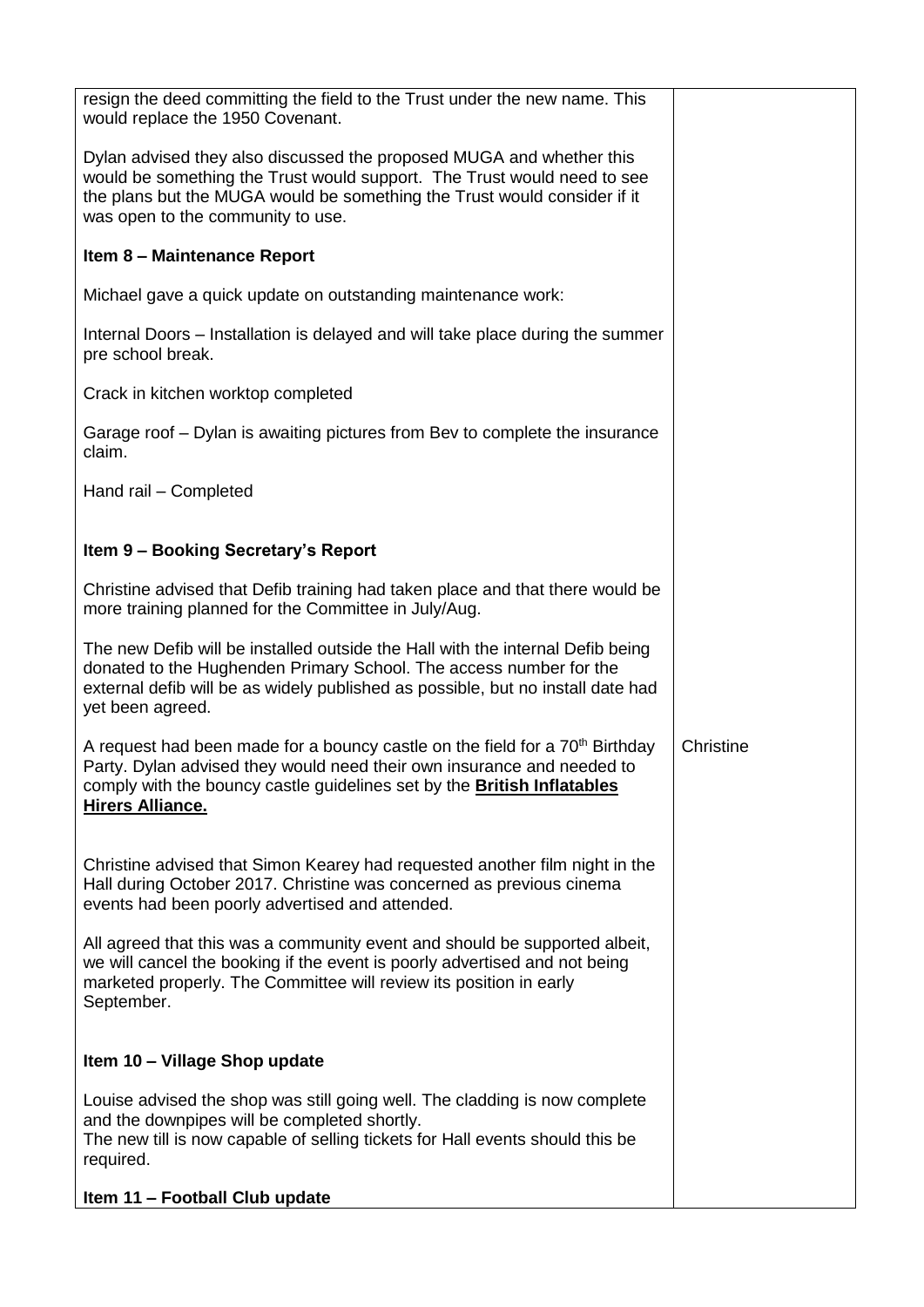| Neil advised that one of the younger teams had won their first silverware.                                                                                                                                                                                                                          |             |
|-----------------------------------------------------------------------------------------------------------------------------------------------------------------------------------------------------------------------------------------------------------------------------------------------------|-------------|
| The school changing rooms will open on the 20 <sup>th</sup> May with a small ceremony.                                                                                                                                                                                                              |             |
| The football club fun day will be on the 11 <sup>th</sup> Jun.                                                                                                                                                                                                                                      |             |
| <b>Item 12 - Fund Raising Report</b>                                                                                                                                                                                                                                                                |             |
| Due to Al's absence, there was no detailed update.                                                                                                                                                                                                                                                  |             |
| Item $13 - AOB$                                                                                                                                                                                                                                                                                     |             |
| Dylan spoke about the proposed playground contract that he had circulated<br>prior to the meeting.                                                                                                                                                                                                  |             |
| The contract with the Parish Council was a draft that needed the Committees<br>feedback before it is ready to sign.                                                                                                                                                                                 |             |
| Dylan shared his ideas with the Committee and agreed to forward his<br>comments to Peter Gieler for inclusion in the contract before the Committee<br>would consider signing it.                                                                                                                    | Dylan       |
| Judy mentioned the roof covering on the small hall looked damaged. Dylan<br>advised it had been looked at several months earlier but we would ask Bev<br>to take another look.                                                                                                                      | Bev         |
| The chairs in the large hall had not been put away properly after an event.<br>Bev had now put a polite notice up.                                                                                                                                                                                  |             |
| The bins were overflowing by mid-week the previous week. Michael will keep<br>an eye on it and arrange additional collections if needed.                                                                                                                                                            | Bev/Michael |
| Kettle is broken in the small hall. A discussion was held as to the need for a<br>kettle as there is a water heater which was safer to use. It was agreed the<br>water heater should be used not a kettle.                                                                                          |             |
| Angus raised a question on the fire assembly point. Michael advised Bev<br>was tasked with putting up signs on the field to mark the assembly point.                                                                                                                                                | Bev         |
| Ian raised concern about the flying of drones in the local area and asked the<br>Committee for their view on drones on the field. Michael advised that it had<br>not been considered and requested that Peter Gieler seek advice from the<br>Parish Council so that we could follow their guidance. | Peter       |
| John Moorby gave an update on the treatment of the Knotweed and the<br>grass cutting that will take place in July, Aug and Sept.                                                                                                                                                                    |             |
| Jill raised the matter of the replacement Potter Plaque for the bench at the<br>end of the field. This will be raised again with Bev because at least 2 plaques<br>had been delivered and not installed.                                                                                            | Bev         |
| Peter advised that the PC had agreed to cut the hedge rows and verge on<br>Wedgewood and Valley Road. They are also considering Coombe Lane.                                                                                                                                                        |             |
| Affinity Water had now completed their work on Cryers Hill albeit some verge<br>repairs were outstanding.                                                                                                                                                                                           |             |
|                                                                                                                                                                                                                                                                                                     |             |